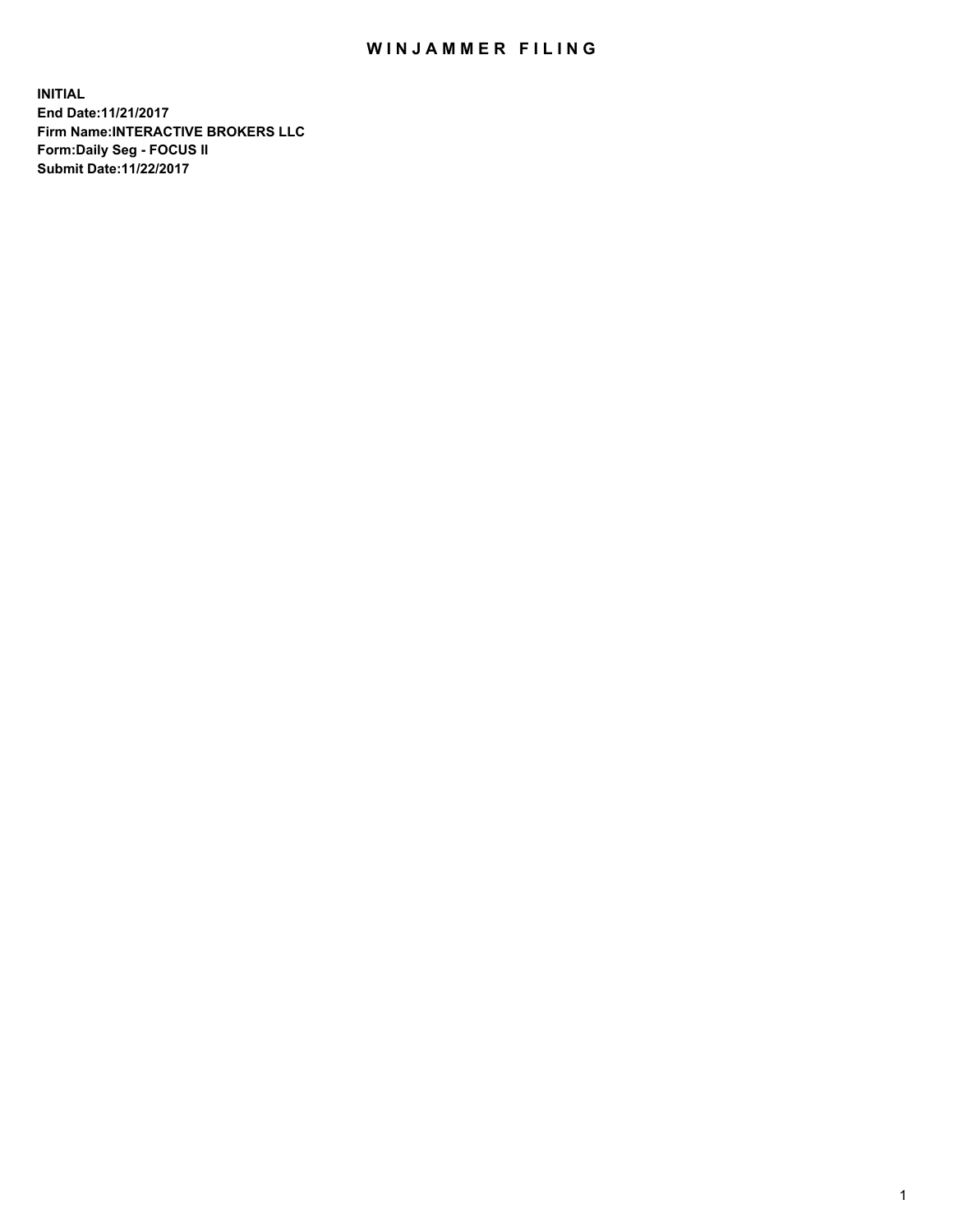## **INITIAL End Date:11/21/2017 Firm Name:INTERACTIVE BROKERS LLC Form:Daily Seg - FOCUS II Submit Date:11/22/2017 Daily Segregation - Cover Page**

| Name of Company<br><b>Contact Name</b><br><b>Contact Phone Number</b><br><b>Contact Email Address</b>                                                                                                                                                                                                                          | <b>INTERACTIVE BROKERS LLC</b><br><b>James Menicucci</b><br>203-618-8085<br><u>jmenicucci@interactivebrokers.c</u><br>om |
|--------------------------------------------------------------------------------------------------------------------------------------------------------------------------------------------------------------------------------------------------------------------------------------------------------------------------------|--------------------------------------------------------------------------------------------------------------------------|
| FCM's Customer Segregated Funds Residual Interest Target (choose one):<br>a. Minimum dollar amount: ; or<br>b. Minimum percentage of customer segregated funds required:%; or<br>c. Dollar amount range between: and; or<br>d. Percentage range of customer segregated funds required between:% and%.                          | <u>0</u><br>0<br><u>155,000,000 245,000,000</u><br>0 <sub>0</sub>                                                        |
| FCM's Customer Secured Amount Funds Residual Interest Target (choose one):<br>a. Minimum dollar amount: ; or<br>b. Minimum percentage of customer secured funds required:%; or<br>c. Dollar amount range between: and; or<br>d. Percentage range of customer secured funds required between:% and%.                            | $\overline{\mathbf{0}}$<br>0<br>80,000,000 120,000,000<br>0 <sub>0</sub>                                                 |
| FCM's Cleared Swaps Customer Collateral Residual Interest Target (choose one):<br>a. Minimum dollar amount: ; or<br>b. Minimum percentage of cleared swaps customer collateral required:% ; or<br>c. Dollar amount range between: and; or<br>d. Percentage range of cleared swaps customer collateral required between:% and%. | $\underline{\mathbf{0}}$<br>$\overline{\mathbf{0}}$<br>0 <sub>0</sub><br><u>00</u>                                       |

Attach supporting documents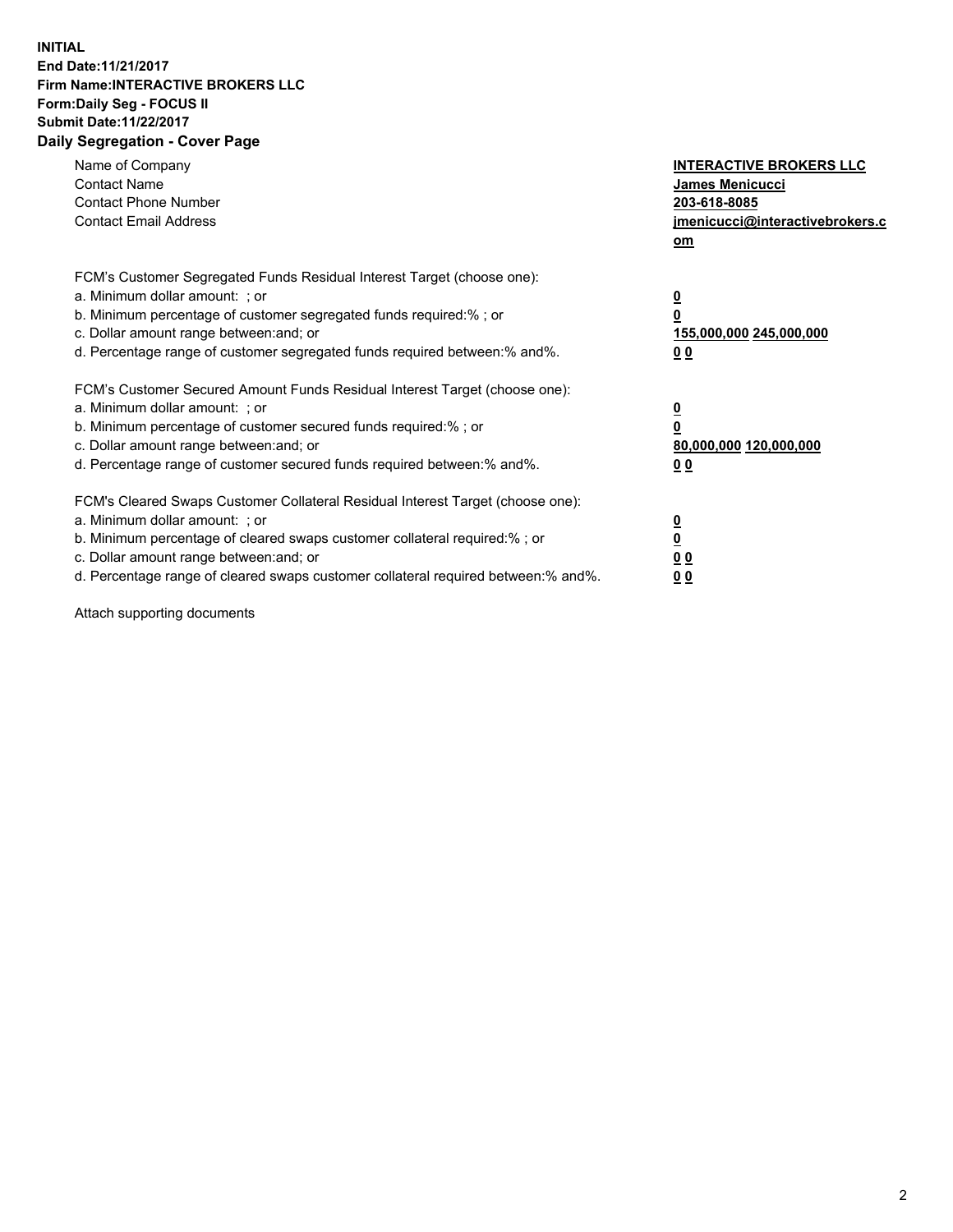## **INITIAL End Date:11/21/2017 Firm Name:INTERACTIVE BROKERS LLC Form:Daily Seg - FOCUS II Submit Date:11/22/2017 Daily Segregation - Secured Amounts**

|                | Daily Jegregation - Jeculed Aniounts                                                        |                                   |
|----------------|---------------------------------------------------------------------------------------------|-----------------------------------|
|                | Foreign Futures and Foreign Options Secured Amounts                                         |                                   |
|                | Amount required to be set aside pursuant to law, rule or regulation of a foreign            | $0$ [7305]                        |
|                | government or a rule of a self-regulatory organization authorized thereunder                |                                   |
| 1.             | Net ledger balance - Foreign Futures and Foreign Option Trading - All Customers             |                                   |
|                | A. Cash                                                                                     | 448,099,015 [7315]                |
|                | B. Securities (at market)                                                                   | $0$ [7317]                        |
| 2.             | Net unrealized profit (loss) in open futures contracts traded on a foreign board of trade   | 1,983,966 [7325]                  |
| 3.             | Exchange traded options                                                                     |                                   |
|                | a. Market value of open option contracts purchased on a foreign board of trade              | 23,645 [7335]                     |
|                | b. Market value of open contracts granted (sold) on a foreign board of trade                | -78,873 [7337]                    |
| 4.             | Net equity (deficit) (add lines 1.2. and 3.)                                                | 450,027,753 [7345]                |
| 5.             | Account liquidating to a deficit and account with a debit balances - gross amount           | 4,713 [7351]                      |
|                | Less: amount offset by customer owned securities                                            | 0 [7352] 4,713 [7354]             |
| 6.             | Amount required to be set aside as the secured amount - Net Liquidating Equity              | 450,032,466 [7355]                |
|                | Method (add lines 4 and 5)                                                                  |                                   |
| 7.             | Greater of amount required to be set aside pursuant to foreign jurisdiction (above) or line | 450,032,466 [7360]                |
|                | 6.                                                                                          |                                   |
|                | FUNDS DEPOSITED IN SEPARATE REGULATION 30.7 ACCOUNTS                                        |                                   |
| $\mathbf{1}$ . | Cash in banks                                                                               |                                   |
|                | A. Banks located in the United States                                                       | 117,877,080 [7500]                |
|                | B. Other banks qualified under Regulation 30.7                                              | 0 [7520] 117,877,080 [7530]       |
| 2.             | Securities                                                                                  |                                   |
|                | A. In safekeeping with banks located in the United States                                   | 340,209,780 [7540]                |
|                | B. In safekeeping with other banks qualified under Regulation 30.7                          | 0 [7560] 340,209,780 [7570]       |
| 3.             | Equities with registered futures commission merchants                                       |                                   |
|                | A. Cash                                                                                     | $0$ [7580]                        |
|                | <b>B.</b> Securities                                                                        | $0$ [7590]                        |
|                | C. Unrealized gain (loss) on open futures contracts                                         | $0$ [7600]                        |
|                | D. Value of long option contracts                                                           | $0$ [7610]                        |
|                | E. Value of short option contracts                                                          | 0 [7615] 0 [7620]                 |
| 4.             | Amounts held by clearing organizations of foreign boards of trade                           |                                   |
|                | A. Cash                                                                                     | $0$ [7640]                        |
|                | <b>B.</b> Securities                                                                        | $0$ [7650]                        |
|                | C. Amount due to (from) clearing organization - daily variation                             | $0$ [7660]                        |
|                | D. Value of long option contracts                                                           | $0$ [7670]                        |
|                | E. Value of short option contracts                                                          | 0 [7675] 0 [7680]                 |
| 5.             | Amounts held by members of foreign boards of trade                                          |                                   |
|                | A. Cash                                                                                     | 113,641,465 [7700]                |
|                | <b>B.</b> Securities                                                                        | $0$ [7710]                        |
|                | C. Unrealized gain (loss) on open futures contracts                                         | -2,629,659 [7720]                 |
|                | D. Value of long option contracts                                                           | 23,645 [7730]                     |
|                | E. Value of short option contracts                                                          | -78,873 [7735] 110,956,578 [7740] |
| 6.             | Amounts with other depositories designated by a foreign board of trade                      | 0 [7760]                          |
| 7.             | Segregated funds on hand                                                                    | $0$ [7765]                        |
| 8.             | Total funds in separate section 30.7 accounts                                               | 569,043,438 [7770]                |
| 9.             | Excess (deficiency) Set Aside for Secured Amount (subtract line 7 Secured Statement         | 119,010,972 [7380]                |
|                | Page 1 from Line 8)                                                                         |                                   |
| 10.            | Management Target Amount for Excess funds in separate section 30.7 accounts                 | 80,000,000 [7780]                 |
| 11.            | Excess (deficiency) funds in separate 30.7 accounts over (under) Management Target          | 39,010,972 [7785]                 |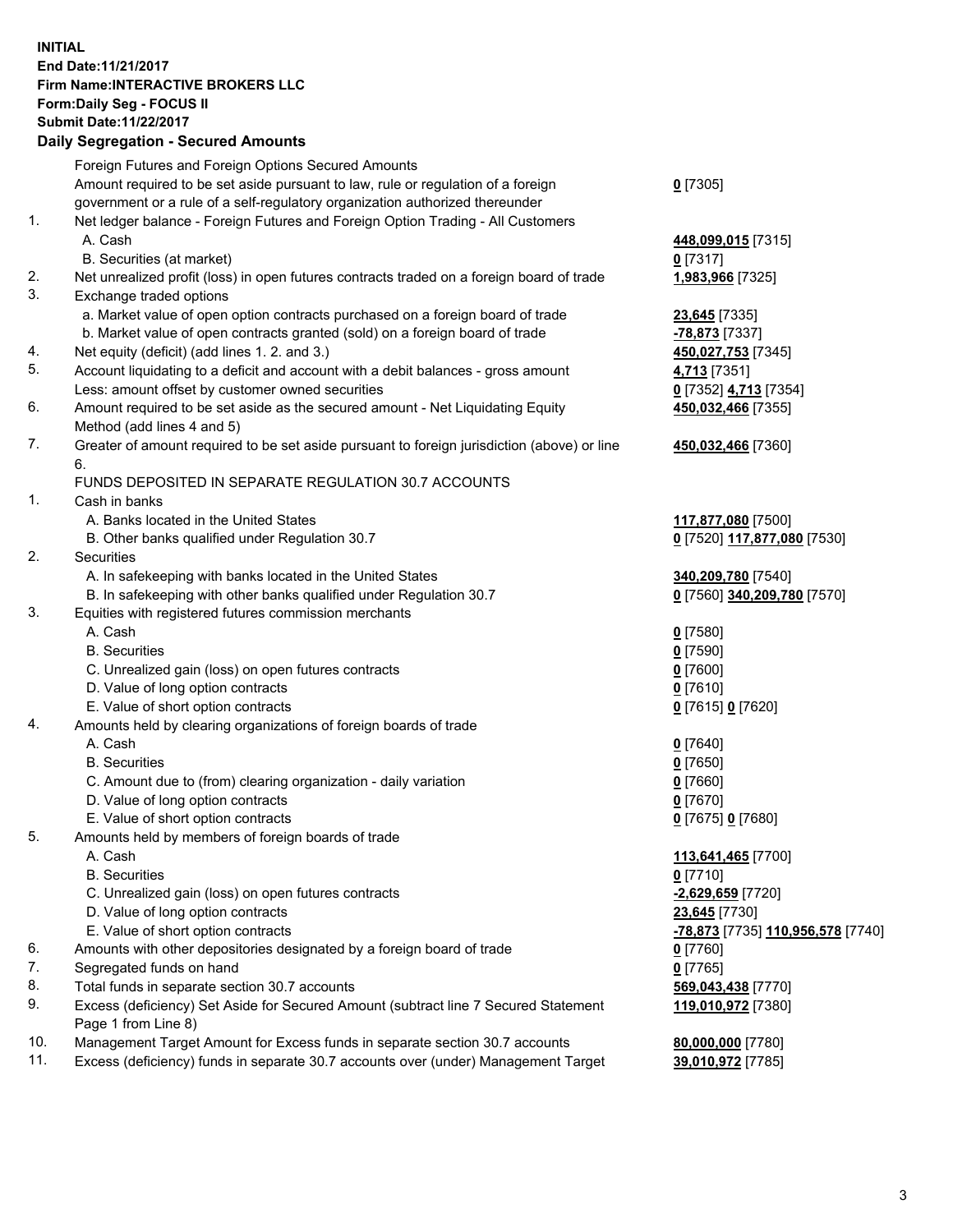**INITIAL End Date:11/21/2017 Firm Name:INTERACTIVE BROKERS LLC Form:Daily Seg - FOCUS II Submit Date:11/22/2017 Daily Segregation - Segregation Statement** SEGREGATION REQUIREMENTS(Section 4d(2) of the CEAct) 1. Net ledger balance A. Cash **4,725,721,036** [7010] B. Securities (at market) **0** [7020] 2. Net unrealized profit (loss) in open futures contracts traded on a contract market **-128,220,903** [7030] 3. Exchange traded options A. Add market value of open option contracts purchased on a contract market **113,534,401** [7032] B. Deduct market value of open option contracts granted (sold) on a contract market **-242,894,176** [7033] 4. Net equity (deficit) (add lines 1, 2 and 3) **4,468,140,358** [7040] 5. Accounts liquidating to a deficit and accounts with debit balances - gross amount **207,225** [7045] Less: amount offset by customer securities **0** [7047] **207,225** [7050] 6. Amount required to be segregated (add lines 4 and 5) **4,468,347,583** [7060] FUNDS IN SEGREGATED ACCOUNTS 7. Deposited in segregated funds bank accounts A. Cash **584,634,802** [7070] B. Securities representing investments of customers' funds (at market) **2,847,013,090** [7080] C. Securities held for particular customers or option customers in lieu of cash (at market) **0** [7090] 8. Margins on deposit with derivatives clearing organizations of contract markets A. Cash **23,659,648** [7100] B. Securities representing investments of customers' funds (at market) **1,331,979,631** [7110] C. Securities held for particular customers or option customers in lieu of cash (at market) **0** [7120] 9. Net settlement from (to) derivatives clearing organizations of contract markets **13,908,521** [7130] 10. Exchange traded options A. Value of open long option contracts **113,501,197** [7132] B. Value of open short option contracts **-242,852,303** [7133] 11. Net equities with other FCMs A. Net liquidating equity **0** [7140] B. Securities representing investments of customers' funds (at market) **0** [7160] C. Securities held for particular customers or option customers in lieu of cash (at market) **0** [7170] 12. Segregated funds on hand **0** [7150] 13. Total amount in segregation (add lines 7 through 12) **4,671,844,586** [7180] 14. Excess (deficiency) funds in segregation (subtract line 6 from line 13) **203,497,003** [7190] 15. Management Target Amount for Excess funds in segregation **155,000,000** [7194] **48,497,003** [7198]

16. Excess (deficiency) funds in segregation over (under) Management Target Amount Excess